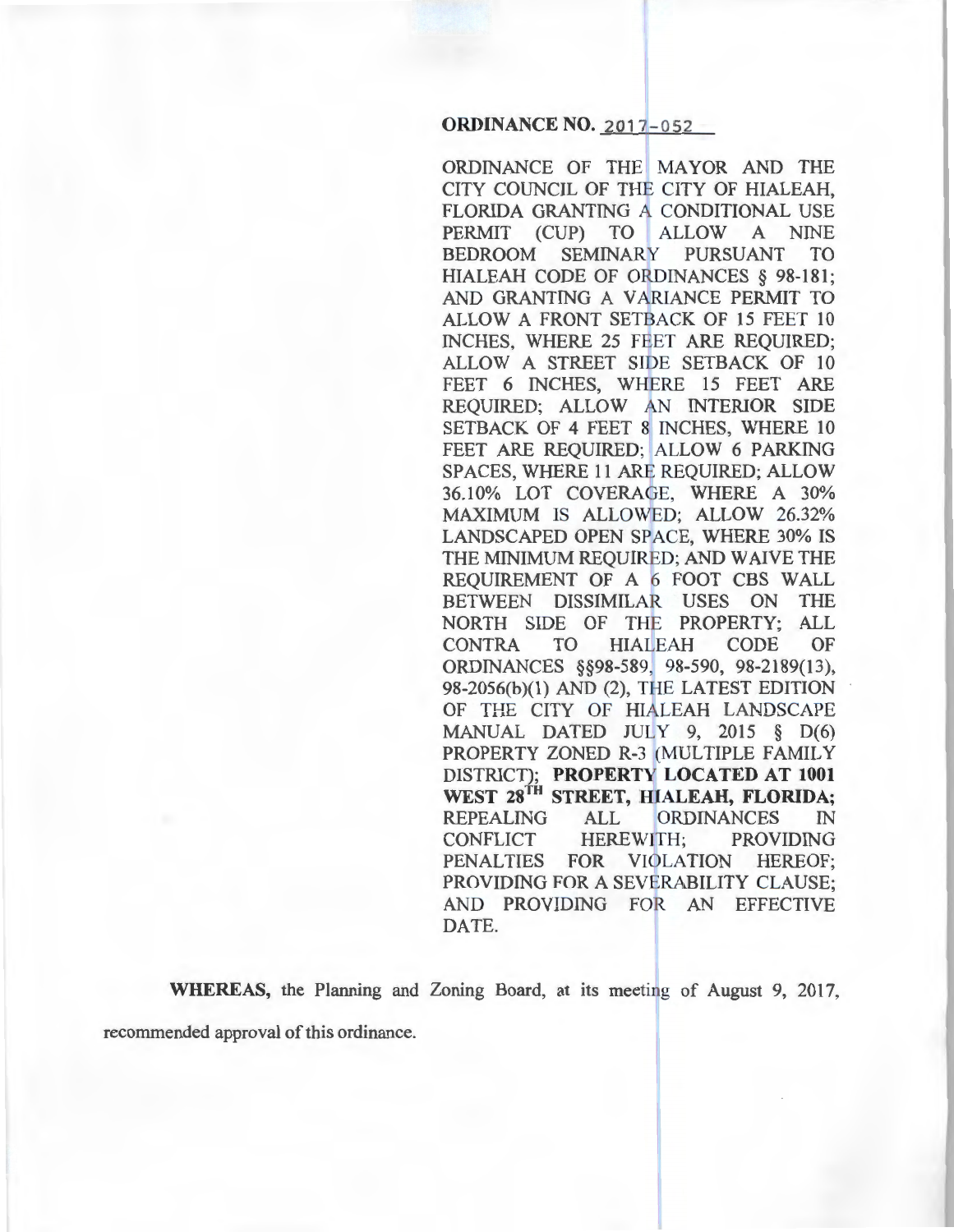# NOW, THEREFORE, BE IT ORDAINED BY THE MAYOR AND THE CITY COUNCIL OF THE CITY OF HIALEAH, FLORIDA, THAT:

**Section 1.** The below described property is granted a conditional use permit (CUP) to allow a nine bedroom seminary pursuant to Hialeah Code of Ordinances § 98-181 .

**Section 2:** The below described property is granted a variance permit to allow a front setback of 15 feet 10 inches, where 25 feet are required, contra to Hialeah Code of Ordinances § 98-589 that provides: "... there shall be a 25-foot front yard..."; allow a street side setback of 10 feet 6 inches, where 15 feet are required, contra to Hialeah Code of Ordinances § 98-590 that provides: "For a corner lot, the side yard parallel abutting the street shall be not less than 15 feet."; allow an interior side setback of 4 feet 8 inches, where 10 feet are required, contra to Hialeah Code of Ordinances  $\S$  98-590 that provides: "In the  $R$ -3 multiple-family district, there shall be side yards, and the width of each shall not be less than ten feet."; allow 6 parking spaces, where 11 are required, contra to Hialeah Code of Ordinances  $\S$  98-2189(13) that provides: "Hotels, motels, roominghouses, tourist courts and transient accommodations. One and one-fifth parking spaces for each living unit."; allow 36.10% lot coverage, where a 30% maximum is allowed, contra to Hialeah Code of Ordinances  $\S$  98-2056(b)(2) that provides: "A maximum of 30 percent of the net residential land area may be covered with or occupied by the principal residential structure"; allow a 26.32% landscaped open space, where 30% is the minimum required, contra to Hialeah Code of ordinances  $\S 98-2056(b)(1)$  that provides: "A minimum of 30 percent of the net residential land area shall be maintained in landscaped open space..."; and waive the requirement of a 6 foot CBS wall between the dissimilar uses on the north side of the property, contra to the latest edition of the City of Hialeah Landscape Manual dated July 9, 2015,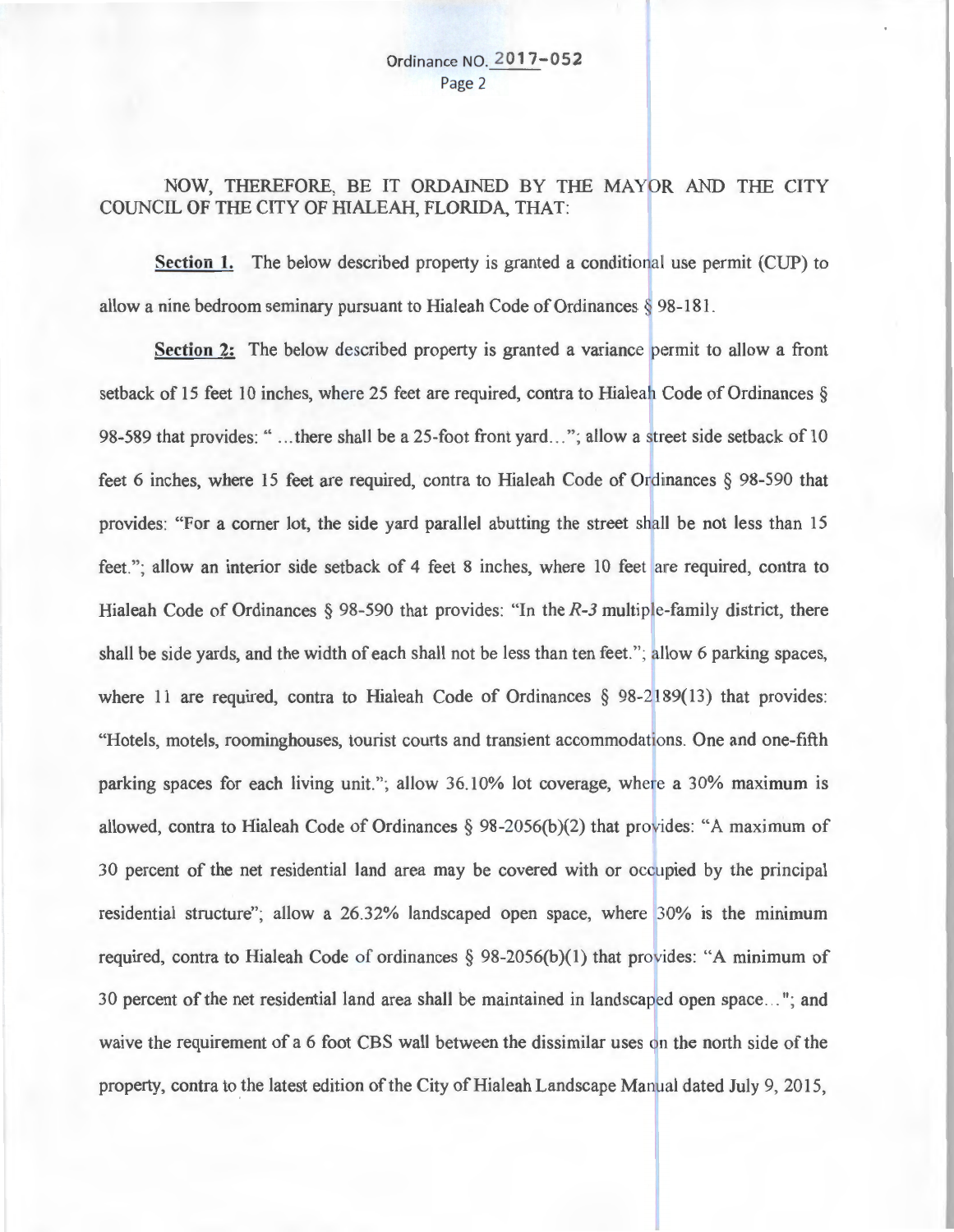§ D(6) that provides in pertinent part: "Buffers between dissimilar land uses. Where dissimilar land uses exist on adjacent properties, and where such areas will not be entirely visually screened by an intervening building or structure from abutting property, the unscreened portion of such area shall be provided with a buffer consisting of a six (6)-foot CBS or prefabricated concrete wall...". Property located at 1001 WEST 28<sup>TH</sup> STREET, Hialeah, Florida, and legally described as follows:

> The South  $1/2$  of the East 70 feet of Tract 2, Amended Plat of Trojan Park, according to the plat thereof as recorded in Plat Book 28, Page 46, Public Records of Miami-Dade County, Florida.

## **Section 3: Repeal of Ordinances in Conflict.**

All ordinances or parts of ordinances in conflict herewith are hereby repealed to the extent of such conflict.

#### **Section 4: Penalties.**

Every person violating any provision of the Code or any ordinance, rule or regulation adopted or issued in pursuance thereof shall be assessed a civil penalty not to exceed \$500.00 within the discretion of the court or administrative tribunal having jurisdiction. Each act of violation and each day upon which any such violation shall occur shall constitute a separate offense. In addition to the penalty prescribed above, the city may pursue other remedies such as abatement of nuisance, injunctive relief, administrative adjudication and revocation of licenses or permits.

### **Section 5: Severability Clause.**

If any phrase, clause, sentence, paragraph or section of this ordinance shall be declared invalid or unconstitutional by the judgment or decree of a court of competent